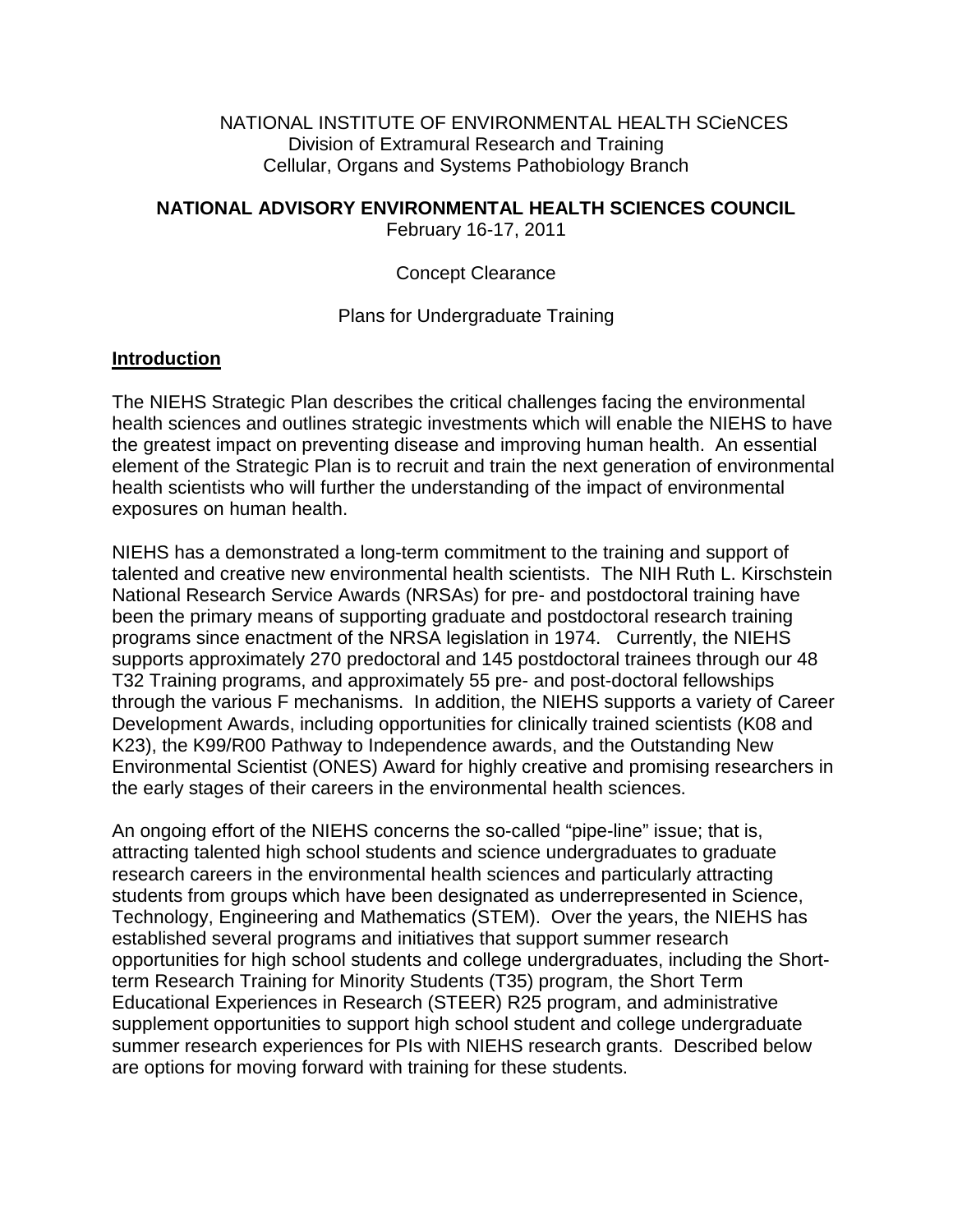## **Short Term Educational Experiences for Research (STEER) in the Environmental Health Sciences for Undergraduates and High School Students (R25)**

The STEER program (RFA-06-009) provides summer research and educational opportunities in the environmental health sciences for high school students and college undergraduates. Eleven programs received funding, ranging in size from 4 to 8 students. These programs have now completed three summer rotations, and are entering their fourth year of funding. Each summer, these programs enroll 16 high school students and 58 undergraduates. Several programs received 1- or 2-year ARRA supplements to expand their number of slots.

The NIH has recently created and released an omnibus program nearly identical to our STEER program. Like the STEER program, the NIH Summer Research Experience Program (PAR-11-050) utilizes an R25 grant mechanism to create programs for summer research experiences for high school and college students, while also including summer opportunities for science teachers. Application due dates occur once per year with reviews done at the participating ICs. NIEHS will be participating in this program, transitioning our STEER program from a once every 5-year RFA program to a program funding several applications per year from the omnibus announcement and ultimately maintaining a steady state portfolio of summer research programs.

## **NIEHS Undergraduate Diversity Training in the Environmental Health Sciences**

The NIEHS has supported the training of diversity undergraduates through the T35 Short-term Research Training for Minority Students program. NIH rulings on the use of institutional training mechanisms resulted in the termination of our T35 minority training program, as well as the proposed follow up NIEHS Undergraduate Diversity Training Program in the Environmental Health Sciences (T34) program. The NIEHS continues to work on creating new competitive funding opportunities in an effort to provide comprehensive support for academic and research training for talented science and mathematics undergraduates while ensuring that a diverse and highly trained workforce is available to assume leadership and research roles in environmental health science research.

One option under consideration is an R25 Undergraduate Program (UP) to Environmental Health Sciences Research Careers. These programs would provide funding for undergraduates from the diversity categories at the junior and senior level to gain hands-on experience with research activities in the Environmental Health Sciences. The undergraduate students could be supported for up to15 hours/week during the academic year and 40 hours/week during the summer. Applicant programs would need to demonstrate the presence of a strong graduate program in the Environmental Health Sciences as evidenced by the presence of a funded T32 Training program, or a strong base of funded research in the environmental health sciences and a graduate program with a focus on environmental health sciences research training. Alternatively, an applicant can propose a collaboration between an undergraduate program and the graduate program in the environmental health sciences.